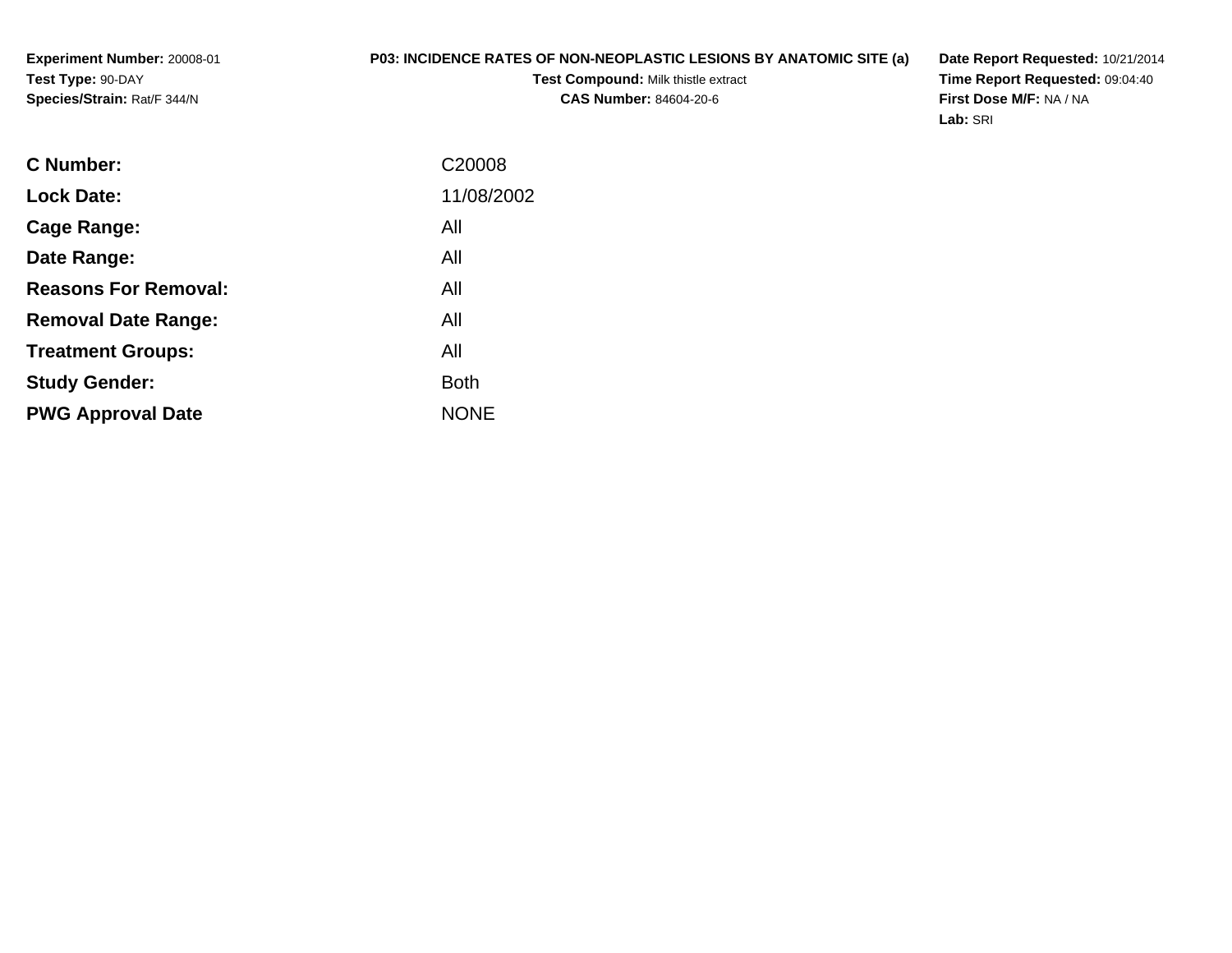| Experiment Number: 20008-01<br>Test Type: 90-DAY<br>Species/Strain: Rat/F 344/N |                        | P03: INCIDENCE RATES OF NON-NEOPLASTIC LESIONS BY ANATOMIC SITE (a)<br>Test Compound: Milk thistle extract<br><b>CAS Number: 84604-20-6</b> | Date Report Requested: 10/21/2014<br>Time Report Requested: 09:04:40<br>First Dose M/F: NA / NA<br>Lab: SRI |           |           |           |
|---------------------------------------------------------------------------------|------------------------|---------------------------------------------------------------------------------------------------------------------------------------------|-------------------------------------------------------------------------------------------------------------|-----------|-----------|-----------|
| F 344/N Rat MALE                                                                | $\bf{0}$<br><b>PPM</b> | 3125 PPM                                                                                                                                    | <b>PPM</b><br>6250                                                                                          | 12500 PPM | 25000 PPM | 50000 PPM |
| <b>Disposition Summary</b>                                                      |                        |                                                                                                                                             |                                                                                                             |           |           |           |
| <b>Animals Initially In Study</b>                                               | 10                     | 10                                                                                                                                          | 10                                                                                                          | 10        | 10        | 10        |
| <b>Early Deaths</b><br><b>Survivors</b>                                         |                        |                                                                                                                                             |                                                                                                             |           |           |           |
| <b>Terminal Sacrifice</b>                                                       | 10                     | 10                                                                                                                                          | 10                                                                                                          | 10        | 10        | 10        |
| <b>Animals Examined Microscopically</b>                                         | 10                     | 10                                                                                                                                          | 10                                                                                                          | 10        | 10        | 10        |
|                                                                                 |                        |                                                                                                                                             |                                                                                                             |           |           |           |
| <b>ALIMENTARY SYSTEM</b>                                                        |                        |                                                                                                                                             |                                                                                                             |           |           |           |
| Esophagus                                                                       | (10)                   | (0)                                                                                                                                         | (0)                                                                                                         | (0)       | (0)       | (10)      |
| Intestine Large, Cecum                                                          | (10)                   | (0)                                                                                                                                         | (0)                                                                                                         | (0)       | (0)       | (10)      |
| Intestine Large, Colon                                                          | (10)                   | (0)                                                                                                                                         | (0)                                                                                                         | (0)       | (0)       | (10)      |
| Intussusception                                                                 |                        |                                                                                                                                             |                                                                                                             |           |           | $1(10\%)$ |
| Intestine Large, Rectum                                                         | (10)                   | (0)                                                                                                                                         | (0)                                                                                                         | (0)       | (0)       | (10)      |
| Intussusception                                                                 |                        |                                                                                                                                             |                                                                                                             |           |           | $1(10\%)$ |
| Intestine Small, Duodenum                                                       | (10)                   | (0)                                                                                                                                         | (0)                                                                                                         | (0)       | (0)       | (10)      |
| Intestine Small, Ileum                                                          | (10)                   | (0)                                                                                                                                         | (0)                                                                                                         | (0)       | (0)       | (10)      |
| Intestine Small, Jejunum                                                        | (10)                   | (0)                                                                                                                                         | (0)                                                                                                         | (0)       | (0)       | (10)      |
| Liver                                                                           | (10)                   | (1)                                                                                                                                         | (10)                                                                                                        | (10)      | (10)      | (10)      |
| Hepatodiaphragmatic Nodule                                                      |                        | 1 (100%)                                                                                                                                    | $1(10\%)$                                                                                                   | $1(10\%)$ |           | $1(10\%)$ |
| Inflammation, Chronic, Focal                                                    | 6(60%)                 |                                                                                                                                             | 9(90%)                                                                                                      | 10 (100%) | 2(20%)    | 3(30%)    |
| Vacuolization Cytoplasmic, Focal                                                | 2 (20%)                |                                                                                                                                             |                                                                                                             |           |           | $1(10\%)$ |
| Pancreas                                                                        | (10)                   | (0)                                                                                                                                         | (0)                                                                                                         | (0)       | (0)       | (10)      |
| Acinus, Basophilic Focus                                                        | $1(10\%)$              |                                                                                                                                             |                                                                                                             |           |           |           |
| <b>Basophilic Focus</b>                                                         |                        |                                                                                                                                             |                                                                                                             |           |           | $1(10\%)$ |
| Fibrosis                                                                        | $1(10\%)$              |                                                                                                                                             |                                                                                                             |           |           |           |
| Interstitium, Fibrosis, Focal                                                   | $1(10\%)$              |                                                                                                                                             |                                                                                                             |           |           |           |
| <b>Salivary Glands</b>                                                          | (10)                   | (0)                                                                                                                                         | (0)                                                                                                         | (0)       | (0)       | (10)      |
| Parotid GI, Basophilic Focus                                                    | 3(30%)                 |                                                                                                                                             |                                                                                                             |           |           |           |
| Parotid GI, Basophilic Focus, Multiple                                          | 5 (50%)                |                                                                                                                                             |                                                                                                             |           |           | 8 (80%)   |
| Stomach, Forestomach                                                            | (10)                   | (0)                                                                                                                                         | (0)                                                                                                         | (0)       | (0)       | (10)      |
|                                                                                 |                        |                                                                                                                                             |                                                                                                             |           |           |           |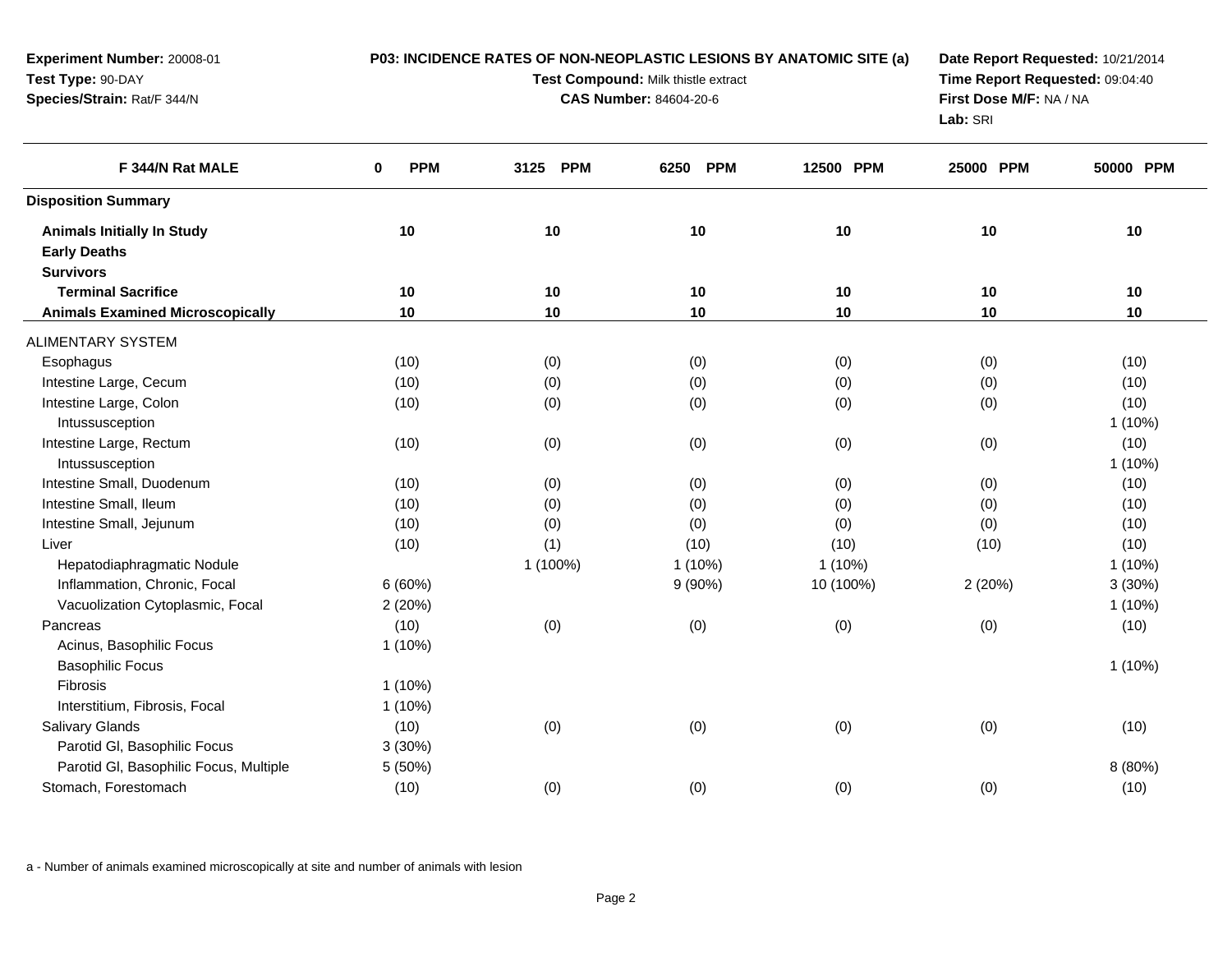| Test Type: 90-DAY<br>Species/Strain: Rat/F 344/N |                           | Test Compound: Milk thistle extract<br><b>CAS Number: 84604-20-6</b> | Time Report Requested: 09:04:41<br>First Dose M/F: NA / NA<br>Lab: SRI |           |           |           |
|--------------------------------------------------|---------------------------|----------------------------------------------------------------------|------------------------------------------------------------------------|-----------|-----------|-----------|
| F 344/N Rat MALE                                 | <b>PPM</b><br>$\mathbf 0$ | 3125 PPM                                                             | 6250 PPM                                                               | 12500 PPM | 25000 PPM | 50000 PPM |
| Stomach, Glandular                               | (10)                      | (0)                                                                  | (0)                                                                    | (0)       | (0)       | (10)      |
| CARDIOVASCULAR SYSTEM                            |                           |                                                                      |                                                                        |           |           |           |
| Heart                                            | (10)                      | (10)                                                                 | (10)                                                                   | (10)      | (10)      | (10)      |
| Cardiomyopathy, Focal                            | 10 (100%)                 | 10 (100%)                                                            | 10 (100%)                                                              | 10 (100%) | 9(90%)    | 10 (100%) |
| <b>ENDOCRINE SYSTEM</b>                          |                           |                                                                      |                                                                        |           |           |           |
| <b>Adrenal Cortex</b>                            | (10)                      | (0)                                                                  | (0)                                                                    | (0)       | (0)       | (10)      |
| <b>Accessory Adrenal Cortical Nodule</b>         | 2(20%)                    |                                                                      |                                                                        |           |           | 2(20%)    |
| Adrenal Medulla                                  | (10)                      | (0)                                                                  | (0)                                                                    | (0)       | (0)       | (10)      |
| Parathyroid Gland                                | (10)                      | (0)                                                                  | (0)                                                                    | (0)       | (0)       | (10)      |
| <b>Pituitary Gland</b>                           | (10)                      | (0)                                                                  | (0)                                                                    | (0)       | (0)       | (10)      |
| Pars Distalis, Cyst                              | $1(10\%)$                 |                                                                      |                                                                        |           |           |           |
| Pars Nervosa, Cyst                               |                           |                                                                      |                                                                        |           |           | 1(10%)    |
| <b>Thyroid Gland</b>                             | (10)                      | (0)                                                                  | (0)                                                                    | (0)       | (0)       | (10)      |
| <b>Ultimobranchial Cyst</b>                      |                           |                                                                      |                                                                        |           |           | 1 (10%)   |
| <b>GENERAL BODY SYSTEM</b>                       |                           |                                                                      |                                                                        |           |           |           |
| None                                             |                           |                                                                      |                                                                        |           |           |           |
| <b>GENITAL SYSTEM</b>                            |                           |                                                                      |                                                                        |           |           |           |
| Epididymis                                       | (10)                      | (0)                                                                  | (0)                                                                    | (0)       | (0)       | (10)      |
| <b>Preputial Gland</b>                           | (10)                      | (0)                                                                  | (0)                                                                    | (0)       | (0)       | (10)      |
| Prostate                                         | (10)                      | (0)                                                                  | (0)                                                                    | (0)       | (0)       | (10)      |
| Seminal Vesicle                                  | (10)                      | (0)                                                                  | (0)                                                                    | (0)       | (0)       | (10)      |
| <b>Testes</b>                                    | (10)                      | (0)                                                                  | (0)                                                                    | (0)       | (0)       | (10)      |
| <b>HEMATOPOIETIC SYSTEM</b>                      |                           |                                                                      |                                                                        |           |           |           |
| <b>Bone Marrow</b>                               | (10)                      | (0)                                                                  | (0)                                                                    | (0)       | (0)       | (10)      |
| Myeloid Cell, Hyperplasia, Focal                 |                           |                                                                      |                                                                        |           |           | $1(10\%)$ |
| Lymph Node                                       | (1)                       | (0)                                                                  | (0)                                                                    | (0)       | (0)       | (1)       |
| Pancreatic, Hemorrhage                           | 1 (100%)                  |                                                                      |                                                                        |           |           | 1 (100%)  |
| Lymph Node, Mandibular                           | (1)                       | (0)                                                                  | (0)                                                                    | (0)       | (0)       | (0)       |
|                                                  |                           |                                                                      |                                                                        |           |           |           |

**P03: INCIDENCE RATES OF NON-NEOPLASTIC LESIONS BY ANATOMIC SITE (a)**

**Date Report Requested:** 10/21/2014

a - Number of animals examined microscopically at site and number of animals with lesion

**Experiment Number:** 20008-01

 $\overline{a}$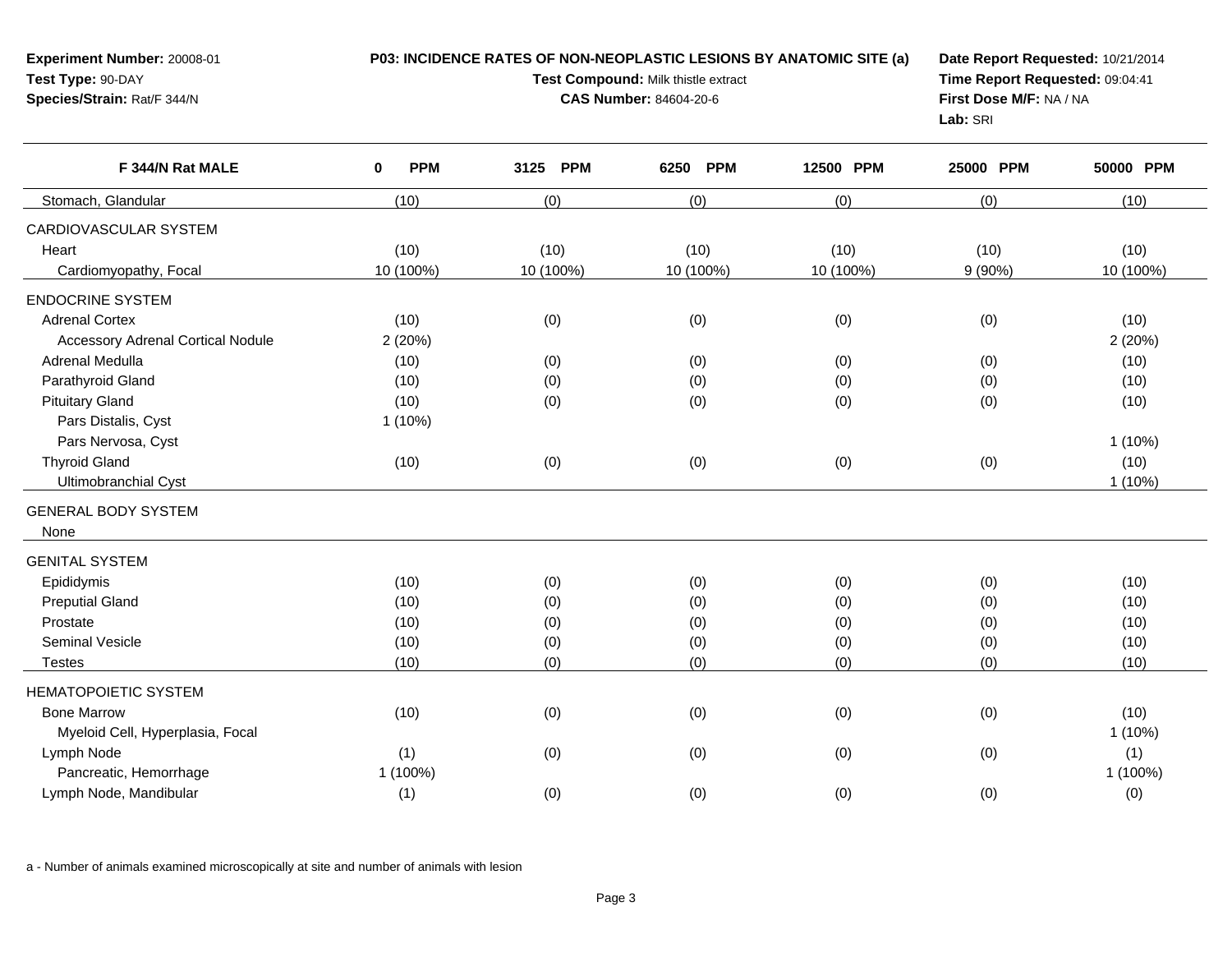| <b>Experiment Number: 20008-01</b><br>Test Type: 90-DAY<br>Species/Strain: Rat/F 344/N | P03: INCIDENCE RATES OF NON-NEOPLASTIC LESIONS BY ANATOMIC SITE (a)<br>Test Compound: Milk thistle extract<br><b>CAS Number: 84604-20-6</b> |      |     |      | Date Report Requested: 10/21/2014<br>Time Report Requested: 09:04:41<br>First Dose M/F: NA / NA<br>Lab: SRI |           |           |           |
|----------------------------------------------------------------------------------------|---------------------------------------------------------------------------------------------------------------------------------------------|------|-----|------|-------------------------------------------------------------------------------------------------------------|-----------|-----------|-----------|
| F 344/N Rat MALE                                                                       | <b>PPM</b>                                                                                                                                  | 3125 | PPM | 6250 | <b>PPM</b>                                                                                                  | 12500 PPM | 25000 PPM | 50000 PPM |

| (0)<br>(0)<br>(0)<br>(0)<br>Lymph Node, Mesenteric<br>(10)<br>Inflammation, Histiocytic, Focal<br>1(10%)<br>(0)<br>Spleen<br>(10)<br>(0)<br>(0)<br>(0)<br>Thymus<br>(10)<br>(0)<br>(0)<br>(0)<br>(0)<br>Hemorrhage<br><b>INTEGUMENTARY SYSTEM</b><br><b>Mammary Gland</b><br>(0)<br>(0)<br>(0)<br>(10)<br>(0)<br>Skin<br>(1)<br>(10)<br>(0)<br>(0)<br>(0)<br>Lip, Hemorrhage, Focal<br>1 (100%)<br>MUSCULOSKELETAL SYSTEM<br>(10)<br>(0)<br>(0)<br>(0)<br>(0)<br>Bone<br>NERVOUS SYSTEM<br>(0)<br>(0)<br>(0)<br>(0)<br>(10)<br><b>Brain</b><br><b>RESPIRATORY SYSTEM</b><br>(0)<br>(0)<br>(0)<br>(0)<br>(10)<br>Lung<br>Inflammation, Chronic, Focal<br>2(20%)<br>(0)<br>Nose<br>(10)<br>(0)<br>(0)<br>(0)<br>(10)<br>(0)<br>(0)<br>(0)<br>(0)<br>Trachea<br>SPECIAL SENSES SYSTEM<br>(0)<br>(0)<br>(0)<br>Eye<br>(10)<br>(0)<br><b>Harderian Gland</b><br>(0)<br>(0)<br>(0)<br>(10)<br>(0)<br>(1)<br>(0)<br>Lacrimal Gland<br>(0)<br>(0)<br>(0)<br><b>URINARY SYSTEM</b><br>(10)<br>(0)<br>(10)<br>(10)<br>(10)<br>Kidney<br>Nephropathy<br>4 (40%)<br>3(30%)<br>3(30%)<br>5(50%)<br>Nephropathy, Focal |
|----------------------------------------------------------------------------------------------------------------------------------------------------------------------------------------------------------------------------------------------------------------------------------------------------------------------------------------------------------------------------------------------------------------------------------------------------------------------------------------------------------------------------------------------------------------------------------------------------------------------------------------------------------------------------------------------------------------------------------------------------------------------------------------------------------------------------------------------------------------------------------------------------------------------------------------------------------------------------------------------------------------------------------------------------------------------------------------------------------|
|                                                                                                                                                                                                                                                                                                                                                                                                                                                                                                                                                                                                                                                                                                                                                                                                                                                                                                                                                                                                                                                                                                          |
|                                                                                                                                                                                                                                                                                                                                                                                                                                                                                                                                                                                                                                                                                                                                                                                                                                                                                                                                                                                                                                                                                                          |
|                                                                                                                                                                                                                                                                                                                                                                                                                                                                                                                                                                                                                                                                                                                                                                                                                                                                                                                                                                                                                                                                                                          |
|                                                                                                                                                                                                                                                                                                                                                                                                                                                                                                                                                                                                                                                                                                                                                                                                                                                                                                                                                                                                                                                                                                          |
|                                                                                                                                                                                                                                                                                                                                                                                                                                                                                                                                                                                                                                                                                                                                                                                                                                                                                                                                                                                                                                                                                                          |
|                                                                                                                                                                                                                                                                                                                                                                                                                                                                                                                                                                                                                                                                                                                                                                                                                                                                                                                                                                                                                                                                                                          |
|                                                                                                                                                                                                                                                                                                                                                                                                                                                                                                                                                                                                                                                                                                                                                                                                                                                                                                                                                                                                                                                                                                          |
|                                                                                                                                                                                                                                                                                                                                                                                                                                                                                                                                                                                                                                                                                                                                                                                                                                                                                                                                                                                                                                                                                                          |
|                                                                                                                                                                                                                                                                                                                                                                                                                                                                                                                                                                                                                                                                                                                                                                                                                                                                                                                                                                                                                                                                                                          |
|                                                                                                                                                                                                                                                                                                                                                                                                                                                                                                                                                                                                                                                                                                                                                                                                                                                                                                                                                                                                                                                                                                          |
|                                                                                                                                                                                                                                                                                                                                                                                                                                                                                                                                                                                                                                                                                                                                                                                                                                                                                                                                                                                                                                                                                                          |
|                                                                                                                                                                                                                                                                                                                                                                                                                                                                                                                                                                                                                                                                                                                                                                                                                                                                                                                                                                                                                                                                                                          |
|                                                                                                                                                                                                                                                                                                                                                                                                                                                                                                                                                                                                                                                                                                                                                                                                                                                                                                                                                                                                                                                                                                          |
|                                                                                                                                                                                                                                                                                                                                                                                                                                                                                                                                                                                                                                                                                                                                                                                                                                                                                                                                                                                                                                                                                                          |
|                                                                                                                                                                                                                                                                                                                                                                                                                                                                                                                                                                                                                                                                                                                                                                                                                                                                                                                                                                                                                                                                                                          |
|                                                                                                                                                                                                                                                                                                                                                                                                                                                                                                                                                                                                                                                                                                                                                                                                                                                                                                                                                                                                                                                                                                          |
|                                                                                                                                                                                                                                                                                                                                                                                                                                                                                                                                                                                                                                                                                                                                                                                                                                                                                                                                                                                                                                                                                                          |
|                                                                                                                                                                                                                                                                                                                                                                                                                                                                                                                                                                                                                                                                                                                                                                                                                                                                                                                                                                                                                                                                                                          |
|                                                                                                                                                                                                                                                                                                                                                                                                                                                                                                                                                                                                                                                                                                                                                                                                                                                                                                                                                                                                                                                                                                          |
|                                                                                                                                                                                                                                                                                                                                                                                                                                                                                                                                                                                                                                                                                                                                                                                                                                                                                                                                                                                                                                                                                                          |
|                                                                                                                                                                                                                                                                                                                                                                                                                                                                                                                                                                                                                                                                                                                                                                                                                                                                                                                                                                                                                                                                                                          |
|                                                                                                                                                                                                                                                                                                                                                                                                                                                                                                                                                                                                                                                                                                                                                                                                                                                                                                                                                                                                                                                                                                          |
|                                                                                                                                                                                                                                                                                                                                                                                                                                                                                                                                                                                                                                                                                                                                                                                                                                                                                                                                                                                                                                                                                                          |
|                                                                                                                                                                                                                                                                                                                                                                                                                                                                                                                                                                                                                                                                                                                                                                                                                                                                                                                                                                                                                                                                                                          |
|                                                                                                                                                                                                                                                                                                                                                                                                                                                                                                                                                                                                                                                                                                                                                                                                                                                                                                                                                                                                                                                                                                          |
|                                                                                                                                                                                                                                                                                                                                                                                                                                                                                                                                                                                                                                                                                                                                                                                                                                                                                                                                                                                                                                                                                                          |
| (0)<br>(0)<br>(0)<br><b>Urinary Bladder</b><br>(10)<br>(0)                                                                                                                                                                                                                                                                                                                                                                                                                                                                                                                                                                                                                                                                                                                                                                                                                                                                                                                                                                                                                                               |
|                                                                                                                                                                                                                                                                                                                                                                                                                                                                                                                                                                                                                                                                                                                                                                                                                                                                                                                                                                                                                                                                                                          |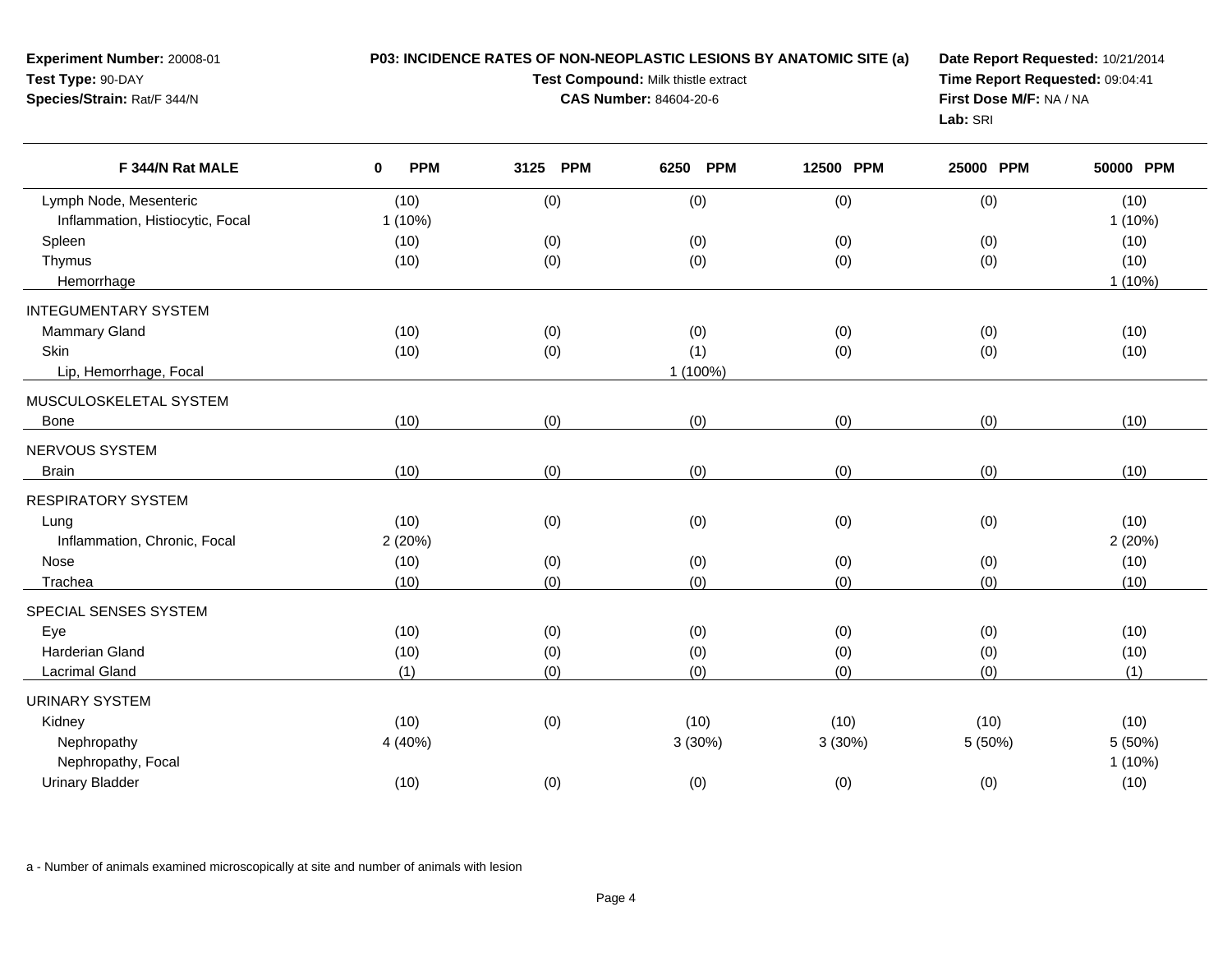| <b>Experiment Number: 20008-01</b><br>Test Type: 90-DAY<br>Species/Strain: Rat/F 344/N | P03: INCIDENCE RATES OF NON-NEOPLASTIC LESIONS BY ANATOMIC SITE (a) | Date Report Requested: 10/21/2014<br>Time Report Requested: 09:04:41<br><b>First Dose M/F: NA / NA</b><br>Lab: SRI |          |           |           |           |
|----------------------------------------------------------------------------------------|---------------------------------------------------------------------|--------------------------------------------------------------------------------------------------------------------|----------|-----------|-----------|-----------|
| F 344/N Rat MALE                                                                       | <b>PPM</b>                                                          | 3125 PPM                                                                                                           | 6250 PPM | 12500 PPM | 25000 PPM | 50000 PPM |

\*\*\*END OF MALE DATA\*\*\*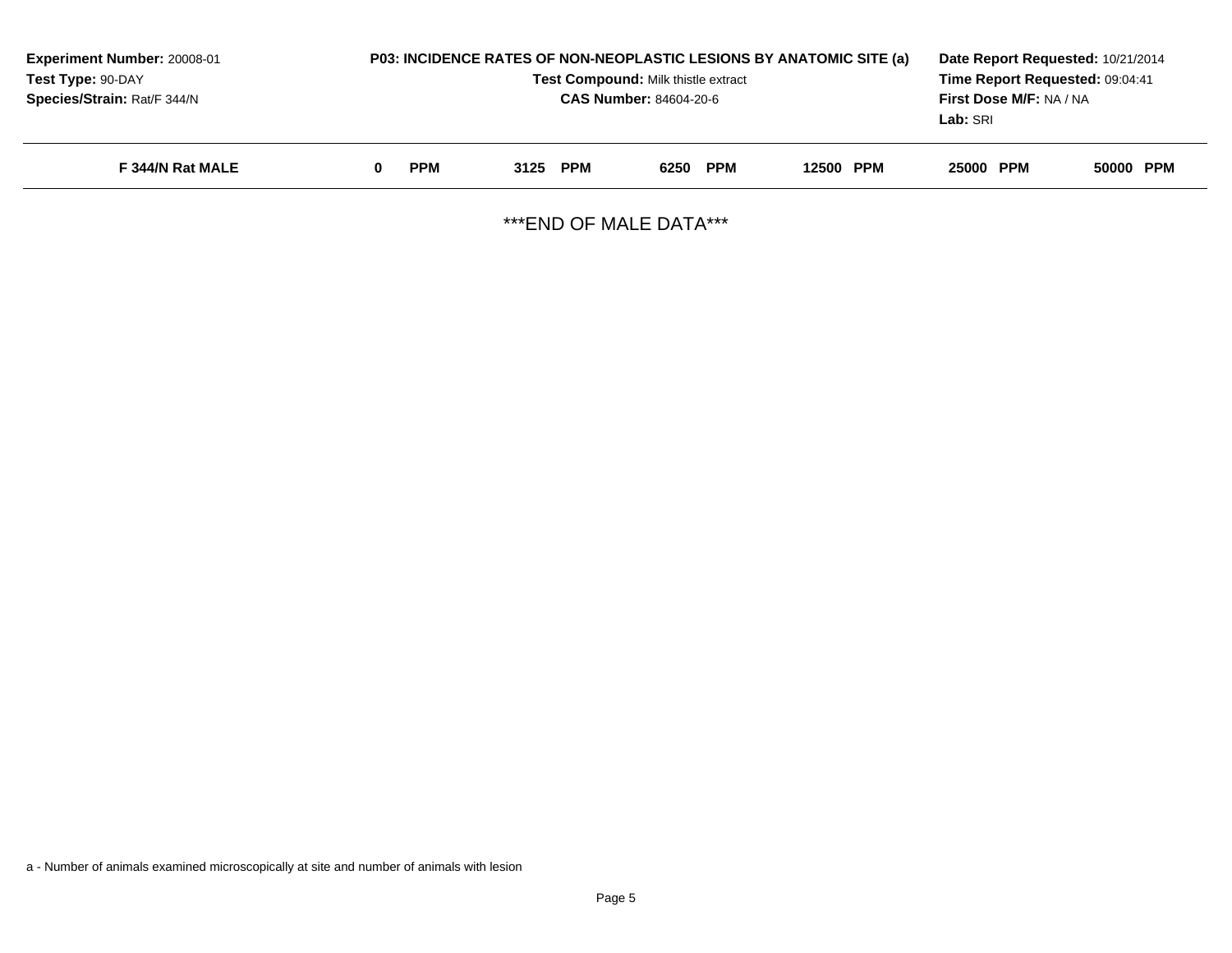| Experiment Number: 20008-01<br>Test Type: 90-DAY<br>Species/Strain: Rat/F 344/N |                 | P03: INCIDENCE RATES OF NON-NEOPLASTIC LESIONS BY ANATOMIC SITE (a)<br>Test Compound: Milk thistle extract<br><b>CAS Number: 84604-20-6</b> | Date Report Requested: 10/21/2014<br>Time Report Requested: 09:04:41<br>First Dose M/F: NA / NA<br>Lab: SRI |           |           |           |
|---------------------------------------------------------------------------------|-----------------|---------------------------------------------------------------------------------------------------------------------------------------------|-------------------------------------------------------------------------------------------------------------|-----------|-----------|-----------|
| F 344/N Rat FEMALE                                                              | <b>PPM</b><br>0 | 3125 PPM                                                                                                                                    | 6250 PPM                                                                                                    | 12500 PPM | 25000 PPM | 50000 PPM |
| <b>Disposition Summary</b>                                                      |                 |                                                                                                                                             |                                                                                                             |           |           |           |
| <b>Animals Initially In Study</b>                                               | 10              | 10                                                                                                                                          | 10                                                                                                          | 10        | 10        | 10        |
| <b>Early Deaths</b>                                                             |                 |                                                                                                                                             |                                                                                                             |           |           |           |
| <b>Survivors</b>                                                                |                 |                                                                                                                                             |                                                                                                             |           |           |           |
| <b>Terminal Sacrifice</b>                                                       | 10              | 10                                                                                                                                          | 10                                                                                                          | 10        | 10        | 10        |
| <b>Animals Examined Microscopically</b>                                         | 10              | 10                                                                                                                                          | 10                                                                                                          | 10        | 10        | 10        |
| <b>ALIMENTARY SYSTEM</b>                                                        |                 |                                                                                                                                             |                                                                                                             |           |           |           |
| Esophagus                                                                       | (10)            | (0)                                                                                                                                         | (0)                                                                                                         | (0)       | (0)       | (9)       |
| Intestine Large, Cecum                                                          | (10)            | (0)                                                                                                                                         | (0)                                                                                                         | (0)       | (0)       | (10)      |
| Intestine Large, Colon                                                          | (10)            | (0)                                                                                                                                         | (0)                                                                                                         | (0)       | (0)       | (10)      |
| Intussusception                                                                 |                 |                                                                                                                                             |                                                                                                             |           |           | $1(10\%)$ |
| Intestine Large, Rectum                                                         | (10)            | (0)                                                                                                                                         | (0)                                                                                                         | (0)       | (0)       | (10)      |
| Intussusception                                                                 |                 |                                                                                                                                             |                                                                                                             |           |           | $1(10\%)$ |
| Intestine Small, Duodenum                                                       | (10)            | (0)                                                                                                                                         | (0)                                                                                                         | (0)       | (0)       | (10)      |
| Intestine Small, Ileum                                                          | (10)            | (0)                                                                                                                                         | (0)                                                                                                         | (0)       | (0)       | (10)      |
| Intestine Small, Jejunum                                                        | (10)            | (0)                                                                                                                                         | (0)                                                                                                         | (0)       | (0)       | (10)      |
| Liver                                                                           | (10)            | (10)                                                                                                                                        | (10)                                                                                                        | (10)      | (10)      | (10)      |
| Hepatodiaphragmatic Nodule                                                      | $1(10\%)$       | 2(20%)                                                                                                                                      | 2(20%)                                                                                                      | $1(10\%)$ | $1(10\%)$ | $1(10\%)$ |
| Inflammation, Chronic, Focal                                                    | 7 (70%)         | 10 (100%)                                                                                                                                   | 8 (80%)                                                                                                     | $9(90\%)$ | 10 (100%) | 9(90%)    |
| Pancreas                                                                        | (10)            | (0)                                                                                                                                         | (0)                                                                                                         | (0)       | (0)       | (10)      |
| Acinus, Atrophy, Focal                                                          | 1 (10%)         |                                                                                                                                             |                                                                                                             |           |           |           |
| Interstitium, Fibrosis, Focal                                                   |                 |                                                                                                                                             |                                                                                                             |           |           | $1(10\%)$ |
| <b>Salivary Glands</b>                                                          | (10)            | (10)                                                                                                                                        | (10)                                                                                                        | (10)      | (7)       | (10)      |
| Duct, Parotid Gl, Inflammation, Chronic,<br>Focal                               |                 |                                                                                                                                             |                                                                                                             | $1(10\%)$ |           |           |
| Duct, Parotid GI, Proliferation, Focal                                          |                 |                                                                                                                                             |                                                                                                             |           |           | $1(10\%)$ |
| Interstitium, Fibrosis, Focal                                                   |                 |                                                                                                                                             |                                                                                                             |           |           | $1(10\%)$ |
| Parotid GI, Basophilic Focus                                                    | $1(10\%)$       | 3(30%)                                                                                                                                      | 4 (40%)                                                                                                     | 3(30%)    | 5 (71%)   | $1(10\%)$ |
| Parotid GI, Basophilic Focus, Multiple                                          | $1(10\%)$       | 4 (40%)                                                                                                                                     |                                                                                                             | $1(10\%)$ | 1(14%)    | 6(60%)    |
| Stomach, Forestomach                                                            | (10)            | (0)                                                                                                                                         | (0)                                                                                                         | (0)       | (0)       | (10)      |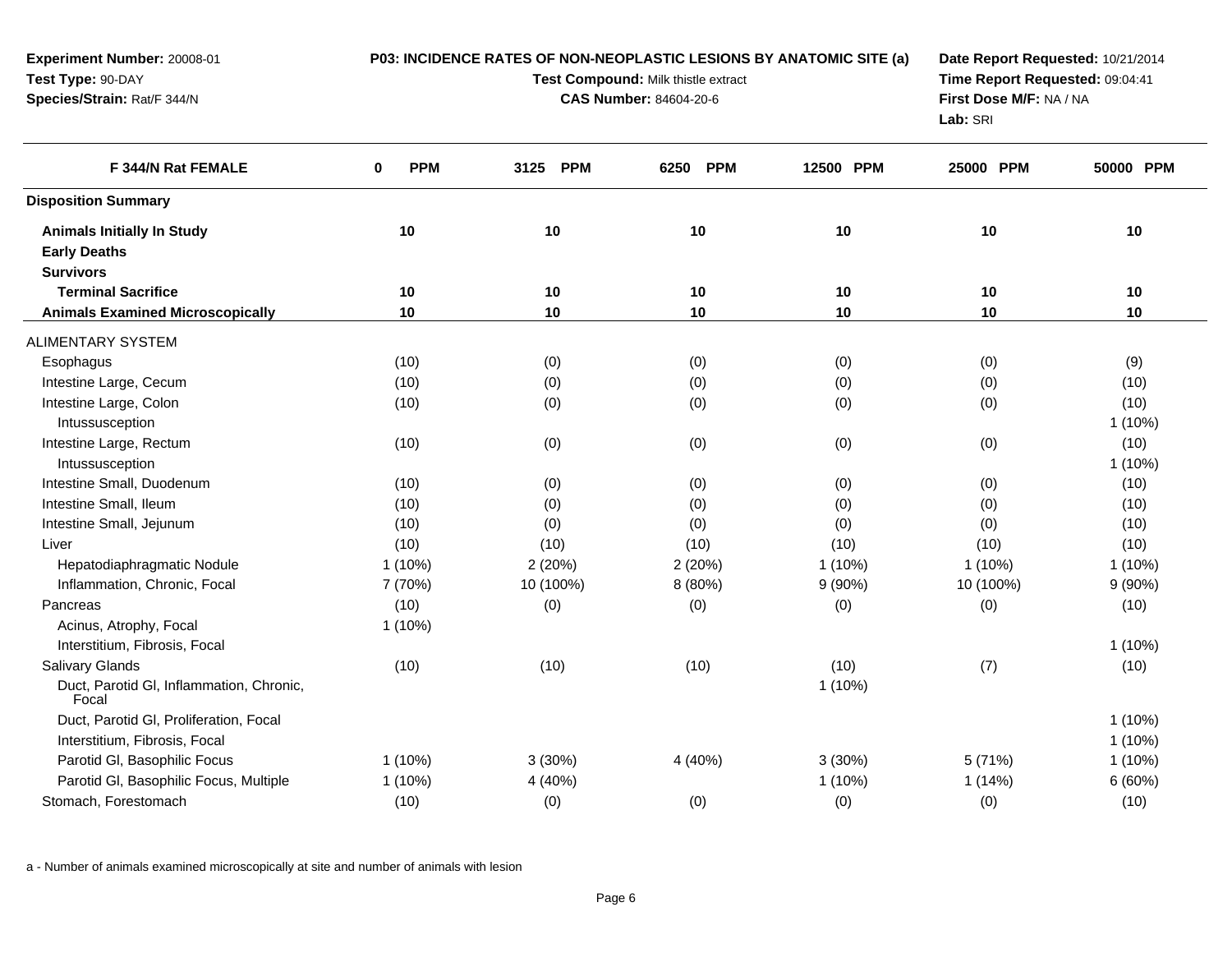| Experiment Number: 20008-01<br>Test Type: 90-DAY<br>Species/Strain: Rat/F 344/N |                           | P03: INCIDENCE RATES OF NON-NEOPLASTIC LESIONS BY ANATOMIC SITE (a)<br>Test Compound: Milk thistle extract<br><b>CAS Number: 84604-20-6</b> | Date Report Requested: 10/21/2014<br>Time Report Requested: 09:04:41<br>First Dose M/F: NA / NA<br>Lab: SRI |           |           |           |
|---------------------------------------------------------------------------------|---------------------------|---------------------------------------------------------------------------------------------------------------------------------------------|-------------------------------------------------------------------------------------------------------------|-----------|-----------|-----------|
| F 344/N Rat FEMALE                                                              | <b>PPM</b><br>$\mathbf 0$ | 3125 PPM                                                                                                                                    | 6250 PPM                                                                                                    | 12500 PPM | 25000 PPM | 50000 PPM |
| Stomach, Glandular                                                              | (10)                      | (0)                                                                                                                                         | (0)                                                                                                         | (0)       | (0)       | (10)      |
| Tooth                                                                           | (1)                       | (0)                                                                                                                                         | (0)                                                                                                         | (0)       | (0)       | (0)       |
| Pulp, Dysplasia                                                                 | 1 (100%)                  |                                                                                                                                             |                                                                                                             |           |           |           |
| CARDIOVASCULAR SYSTEM                                                           |                           |                                                                                                                                             |                                                                                                             |           |           |           |
| Heart                                                                           | (10)                      | (0)                                                                                                                                         | (0)                                                                                                         | (0)       | (0)       | (10)      |
| Cardiomyopathy, Focal                                                           | 2(20%)                    |                                                                                                                                             |                                                                                                             |           |           | 2(20%)    |
| <b>ENDOCRINE SYSTEM</b>                                                         |                           |                                                                                                                                             |                                                                                                             |           |           |           |
| <b>Adrenal Cortex</b>                                                           | (10)                      | (0)                                                                                                                                         | (0)                                                                                                         | (0)       | (0)       | (10)      |
| <b>Accessory Adrenal Cortical Nodule</b>                                        | $1(10\%)$                 |                                                                                                                                             |                                                                                                             |           |           |           |
| Adrenal Medulla                                                                 | (10)                      | (0)                                                                                                                                         | (0)                                                                                                         | (0)       | (0)       | (10)      |
| Parathyroid Gland                                                               | (10)                      | (0)                                                                                                                                         | (0)                                                                                                         | (0)       | (0)       | (10)      |
| <b>Pituitary Gland</b>                                                          | (10)                      | (0)                                                                                                                                         | (0)                                                                                                         | (0)       | (0)       | (9)       |
| Pars Distalis, Cyst                                                             |                           |                                                                                                                                             |                                                                                                             |           |           | 2(22%)    |
| <b>Thyroid Gland</b>                                                            | (10)                      | (0)                                                                                                                                         | (0)                                                                                                         | (0)       | (0)       | (10)      |
| Ultimobranchial Cyst                                                            | 1 (10%)                   |                                                                                                                                             |                                                                                                             |           |           | $1(10\%)$ |
| <b>GENERAL BODY SYSTEM</b>                                                      |                           |                                                                                                                                             |                                                                                                             |           |           |           |
| None                                                                            |                           |                                                                                                                                             |                                                                                                             |           |           |           |
| <b>GENITAL SYSTEM</b>                                                           |                           |                                                                                                                                             |                                                                                                             |           |           |           |
| <b>Clitoral Gland</b>                                                           | (10)                      | (1)                                                                                                                                         | (1)                                                                                                         | (1)       | (0)       | (10)      |
| Cyst                                                                            |                           |                                                                                                                                             |                                                                                                             | 1 (100%)  |           |           |
| Ovary                                                                           | (10)                      | (0)                                                                                                                                         | (0)                                                                                                         | (0)       | (0)       | (10)      |
| <b>Uterus</b>                                                                   | (10)                      | (1)                                                                                                                                         | (0)                                                                                                         | (2)       | (0)       | (10)      |
| Hydrometra                                                                      | $1(10\%)$                 | 1 (100%)                                                                                                                                    |                                                                                                             | 2 (100%)  |           | $1(10\%)$ |
| <b>HEMATOPOIETIC SYSTEM</b>                                                     |                           |                                                                                                                                             |                                                                                                             |           |           |           |
| <b>Bone Marrow</b>                                                              | (10)                      | (0)                                                                                                                                         | (0)                                                                                                         | (0)       | (0)       | (10)      |
| Lymph Node                                                                      | (1)                       | (0)                                                                                                                                         | (2)                                                                                                         | (1)       | (0)       | (0)       |
| Mediastinal, Hemorrhage                                                         | 1 (100%)                  |                                                                                                                                             |                                                                                                             |           |           |           |
| Pancreatic, Hyperplasia, Lymphoid                                               |                           |                                                                                                                                             | 2 (100%)                                                                                                    | 1 (100%)  |           |           |